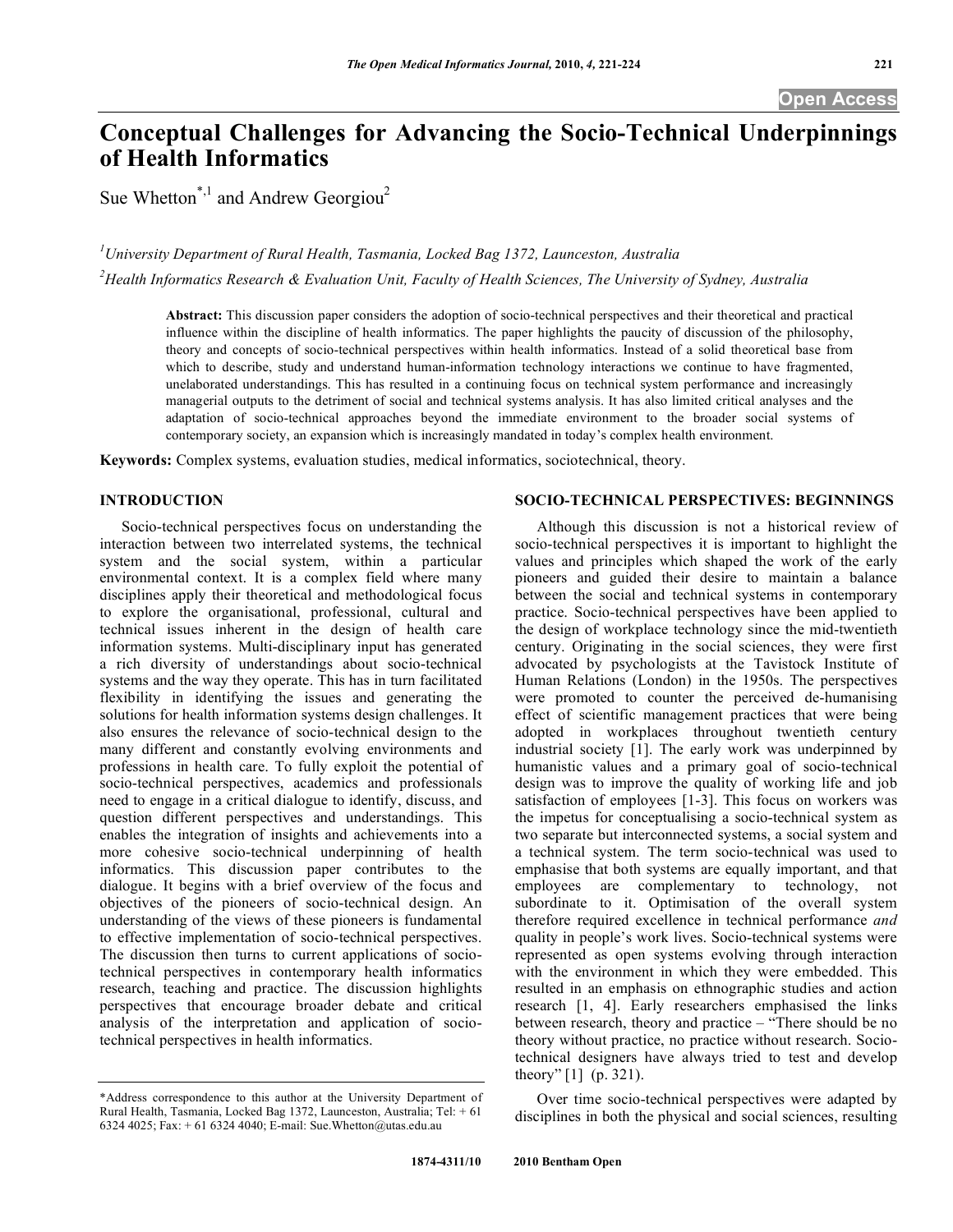in today's complex multi-disciplinary field which incorporates a range of theoretical and methodological perspectives [1, 4]. Several studies have explored this complexity. Land identified two conflicting standpoints – the first emphasises humanistic principles, while the second reflects managerial ideals where socio-technical principles are viewed as instruments for achieving the primary objectives of the organisation [5]. Morris highlighted four different perspectives – the technology/engineer, the social scientist, the complex systems engineer and the organisational scientist, each of which draw on particular aspects of socio-technical design [4]. These and similar studies suggest that that there is no such thing as "the" sociotechnical approach but that different research traditions offer complementary, and sometimes contradictory, approaches [6]. As different perspectives, each underpinned by different values and ideas developed, the original humanistic values, which were the impetus for our socio-technical pioneers lost their prominence [4, 5]. When health informatics academics and professionals began to focus their attention on sociotechnical perspectives in the late 1990s, they were confronted by a complex, multi-disciplinary field.

## **SOCIO-TECHNICAL PERSPECTIVES IN HEALTH INFORMATICS**

 The application of socio-technical perspectives to health informatics was advocated as a means for understanding and mitigating the poor uptake and performance of information systems within health care [7-9]. In 1994 Sittig identified the grand challenge of health informatics as being to identify techniques to ease incorporation of information management into the infrastructure of organisations [10]. This was echoed by Atkinson *et al*. in 2001, who argued for a socio-technical research and development agenda to "undertake participative, multi-stakeholder problem solving within a healthcare context" (p 1). In 2004 Coiera suggested that "if health care is to evolve at a pace that will meet the needs of society it will need to embrace this science of socio-technical design" [7] (p. 1197).

 Evaluations of failed systems emphasised the importance of understanding the complex cultural and organisational aspects of the health care environment and the way these interacted with the technical system. Socio-technical design was identified as an approach that acknowledged this interaction while also accounting for the complexities of the healthcare environment [7, 11, 12]. The approach generated interest and the term "socio-technical" appeared in definitions of health informatics and in the titles of text books, journal articles, and conference papers. The literature began to discuss the importance of cultural and organisational issues.

 These developments heralded a shift away from the technocentric preoccupation with "what is needed to make the technical system work right" toward an increasing interest in social and organisational issues. This is demonstrated by the diversity of the topics addressed in the literature. These include a focus on work practices [13], teamwork issues and communication [14-15] user attitudes, perceptions, reactions, and satisfaction [16-19], stakeholder consultation [20] and usability [21]. Emerging sociotechnical orientations also influenced research practice with

qualitative or mixed methods beginning to be used alongside traditional quantitative-based approaches. Socio-technical perspectives fostered the view that particular methodologies and techniques are more appropriate for some functions than others and that a combination of approaches provides a more comprehensive outcome [22].

 While there has been a significant growth in the appreciation and adoption of socio-technical perspectives in health informatics, the dominant focus continues to be on the performance of the technology system as the primary objective. Although the social system is acknowledged as important, it is discussed in the context of minimising resistance to the technological system and problems are formulated in terms of understanding and minimising this resistance [4]. This is indicated in both the methods adopted for research and the language used to report outcomes of that research. In their inventory of studies of information technology in healthcare, Ammenwerth and de Keizer found only 5% used qualitative methods, 12% used combinations of quantitative and qualitative methods, while 83% focused on quantitative methods [23]. Westbrook *et al*. found that "few studies incorporate a multi-disciplinary approach or use a multi-method design" [24] (p. 1324).

While the technocentric term of "user" [12] may be less evident in the literature today, many reports construct the issues in terms of changing clinical work flows, managing staff resistance and ensuring compliance to maximise system performance. Discussions of education and professional skills also indicate that technology remains a primary focus. In a review of recommendations and guidelines for core skills and knowledge for health informatics professionals, Whetton noted "an emphasis on skills and knowledge pertaining to health informatics/health information systems, computer science and decision support domains, with far fewer core skills drawn from sociological, psychological or management domains (the socio in the socio-technical)" (p223) [8]. This suggests that a social science orientation has yet to gain a strong presence in socio-technical analyses within health informatics. Nor is the potential of the social science perspective well understood. As Coiera notes, "much of the growing STS literature in health informatics is focussed at the phenomenological level" seeking to "explain what people do when they are using technology" [25] (p. 6). While this is certainly one focus, and one which would undoubtedly have the support of the Tavistock pioneers, the social sciences are much more complex, studying both structural and interactionist aspects of human society and human behaviour and utilising different methods as appropriate.

 One final observation to be made concerns the scope of socio-technical perspectives as they are applied in health informatics. Discussions in the literature predominantly focus on the practical application of socio-technical analyses. Few elucidate, analyse or critique the underlying principles, concepts or theoretical perspectives adopted in the work. Westbrook *et al*. noted that many studies of reasons for health IT system failure are retrospective designs that are "limited in their ability to hypothesise about causal factors" [24] (p. 1125). Rather than a solid theoretical base from which to describe, study and understand human-information technology interactions, we have fragmented, unelaborated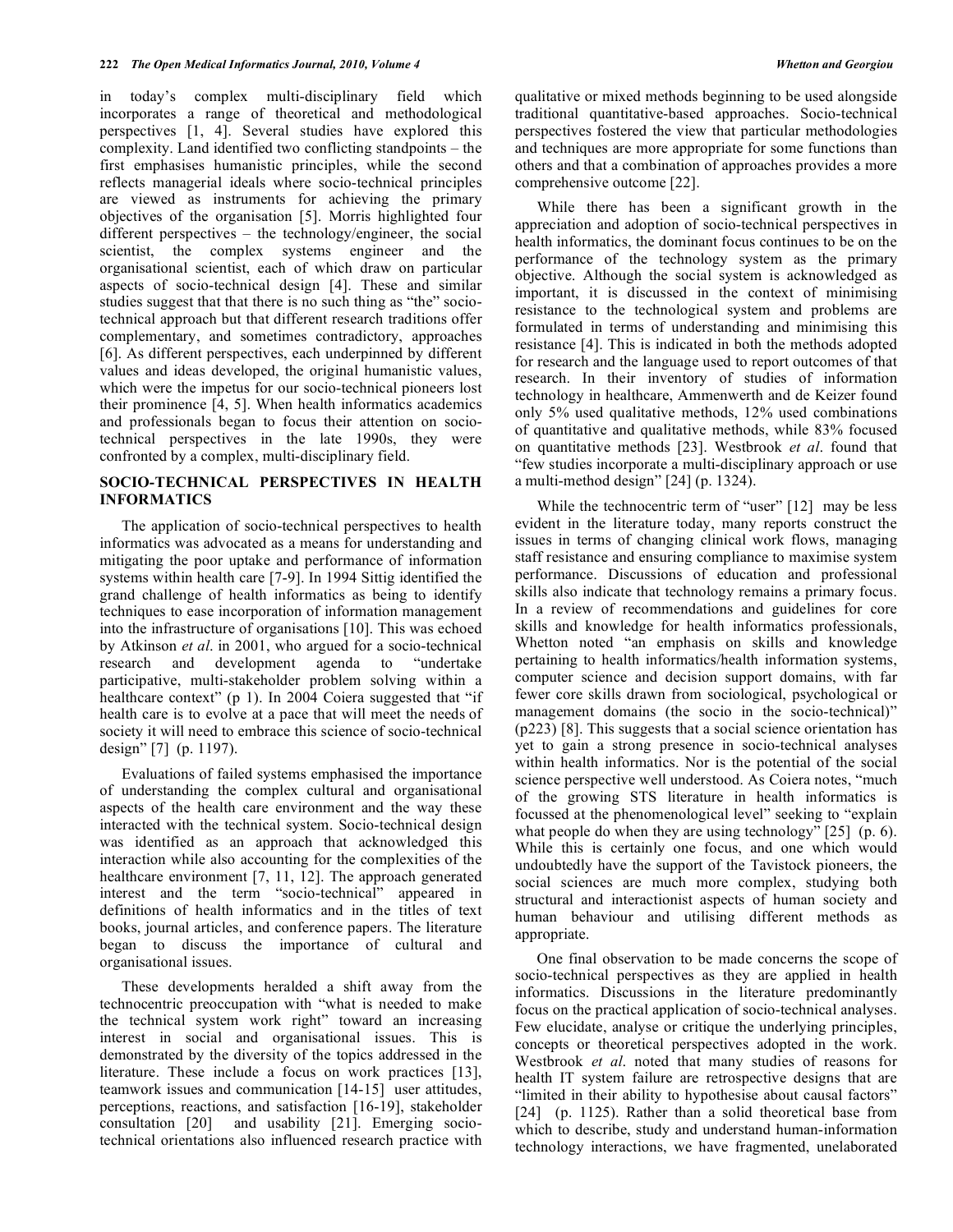understandings. This has resulted in a continuing focus on technical system performance often as a substitution for social and technical system analysis. This has limited critical analyses and consigned socio-technical approaches to address the immediate health care setting without attention to the broader environment of the contemporary society.

#### **BROADENING THE FOCUS**

 The need to broaden the scope of socio-technical perspectives has been acknowledged for some time. Just as health informatics professionals were becoming interested in the approach, Lamb *et al*. were arguing that "it is becoming increasingly apparent that there is a need for fresh conceptualizations of socio-technical arrangements" [26] (Page 1614). The development of more complex, interconnected information systems raised questions about the ongoing relevance and utility of socio-technical approaches. Critics suggested that increasingly networked organisations were creating fluid boundaries between systems and their environments. They were also resulting in increasing interaction between information systems and the wider environment. These trends were making it increasingly difficult to determine the boundaries of local systems [1, 4, 27, 28]. Today, a socio-technical system such as an electronic health records system embedded in the department of a hospital will be impacted by other departments and sections in that hospital [29, 30]. It will also be affected by the external environment, which may include the health organisation, funding bodies and government regulators. This logically extends to the society within which the hospital is located and, in today's increasingly interconnected world, to the global environment. Thus, socio-technical systems at the local level will be influenced by broader economic, political and cultural systems and vice versa. As Brown and Vergragt observe, "it has become increasingly clear that human-IT micro systems are themselves embedded within larger systemic contexts, and that both these contexts, as well as the interactions and change processes both between and among them, need to be clearly conceptualized and explored in greater detail" [31] (Page 127).

 Socio-technical approaches within the wider academic information systems research community have begun to explore the interaction between the information system and the broader social environment [1, 4, 27, 28]. Now may be the time to broaden the focus in health informatics. Social science perspectives provide the means for focussing attention on the social system as both separate from and connected to the technical system. This was a fundamental principle of the early socio-technical perspectives which is often overlooked in the contemporary literature.

#### **CONCLUSION**

 The importance of a strong research base to underpin theory and practice is acknowledged to some extent in the health informatics literature [7, 31]. However, the association between socio-technical concepts and health informatics practice and research is rarely articulated. Similarly, the elucidation of the theories, concepts and principles that underlie socio-technical perspectives, or their particular application to the health informatics domain, are still limited. As a consequence, rather than a solid theoretical

base from which to describe, study and understand humaninformation technology interactions we have fragmented, unelaborated understandings about socio-technical perspectives. This is resulting in a continuing focus on the performance of the technical system and limited attention to the social system. Elucidation of the concepts, theories and values of socio-technical perspectives needs to occur in both education and research literature. The absence of this debate is limiting the ability of health informatics academics and professionals to fully explore and apply socio-technical approaches in the increasingly complex environments of contemporary health care.

#### **REFERENCES**

- [1] Mumford E. The story of socio-technical design: reflections on its successes, failures and potential*.* Inform Syst J 2006; 16(4): 317.
- [2] Scacchi W. Socio-technical design*.* The Encyclopedia of Human-Computer Interaction Berkshire Publishing Group, 2004: pp. 656-9.
- [3] Majchrzak A, Borys B. Generating testable socio-technical systems theory*.* J Eng Technol Manage 2001; 18(3-4): 219-40.
- [4] Morris A. Socio-Technical Systems in ICT: A Comprehensive Survey. Technical Report DISI-09-054. Ingegneria e Scienza dell'Informazione, University of Trento 2009.
- [5] Land F. Evaluation in a socio-technical context. In: Basskerville R, Stage J, De Gross J, Eds. Organizational and social perspectives in information technology. Boston, USA: Klumer Academic Publications 2000.
- [6] Aarts J, Gorman P. IT in health care: sociotechnical approaches "To err is system"*.* Int J Med Inform 2007; 76(Suppl 1): 1-3.
- [7] Coiera E. Four rules for the reinvention of health care*.* BMJ 2004; 328(7449): 1197-9.
- [8] Whetton S. Health Informatics a socio-technical perspective. Melbourne: Oxford University Press 2005.
- [9] Berg M. Patient care information systems and health care work: a sociotechnical approach*.* Int J Med Inform 1999; 55(2): 87-101.
- [10] Sittig DF. Grand challenges in medical informatics? J Am Med Inform Assoc 1994; 1(5): 412-3.
- [11] Altman R. Informatics in the care of patients: ten notable challenges*.* West J Med 1997; 166(2): 118.
- [12] Atkinson C, Eldabi T, Paul R, Pouloudi A. Investigating integrated socio-technical approaches to health informatics. Published by the IEEE Computer Society: Citeseer 2001.
- [13] Balka E, Whitehouse S. Whose work practice? Situating an electronic triage system within a complex system*.* Stud Health Technol Inform 2007; 130: 59.
- [14] Clemensen J, Larsen S, Kirkevold M, Ejskjaer N. Telemedical teamwork between home and hospital: a synergetic triangle emerges*.* Stud Health Technol Inform 2007; 130: 81.
- [15] Creswick N, Westbrook J. Social networks of staff in an emergency department, in HIC2008 Conference Proceedings. Melbourne: Health Informatics Society of Australia 2008.
- [16] Knight J, Patrickson M, Gurd B. Understanding GP attitudes towards a data amalgamating health informatics system*.* eJHI 2008; 3(2): e12.
- [17] Gururajan R, Hafeez-Baig A, Kerr D. Reactions and perceptions of healthcare professional towards wireless devices in healthcare environment in the developing world: a case of Pakistan*.* eJHI 2008; 3(2): 10.
- [18] Bichel-Findlay J, Callen J, Sara A. An information system's contribution to work satisfaction: differing perspectives between doctors and nurses, in HIC2008 Conference Proceedings. Melbourne: Health Informatics Society of Australia 2008.
- [19] Parle A, Lassere M. Engaging the clinician: the value of rapid prototyping of 'lightweight' electronic health records. In: HIC2008 Conference proceedings. Melbourne: Health Informatics Society of Australia 2008.
- [20] Balbo S, Gogler J, Steinkrug J, Lee L, Scheidt S, Hullin C. The importance of including users in clinical software evaluation: what usability can offer in home monitoring, in HIC 2008 Conference Proceedings. Melbourne, Australia: Health Informatics Society of Australia 2008.